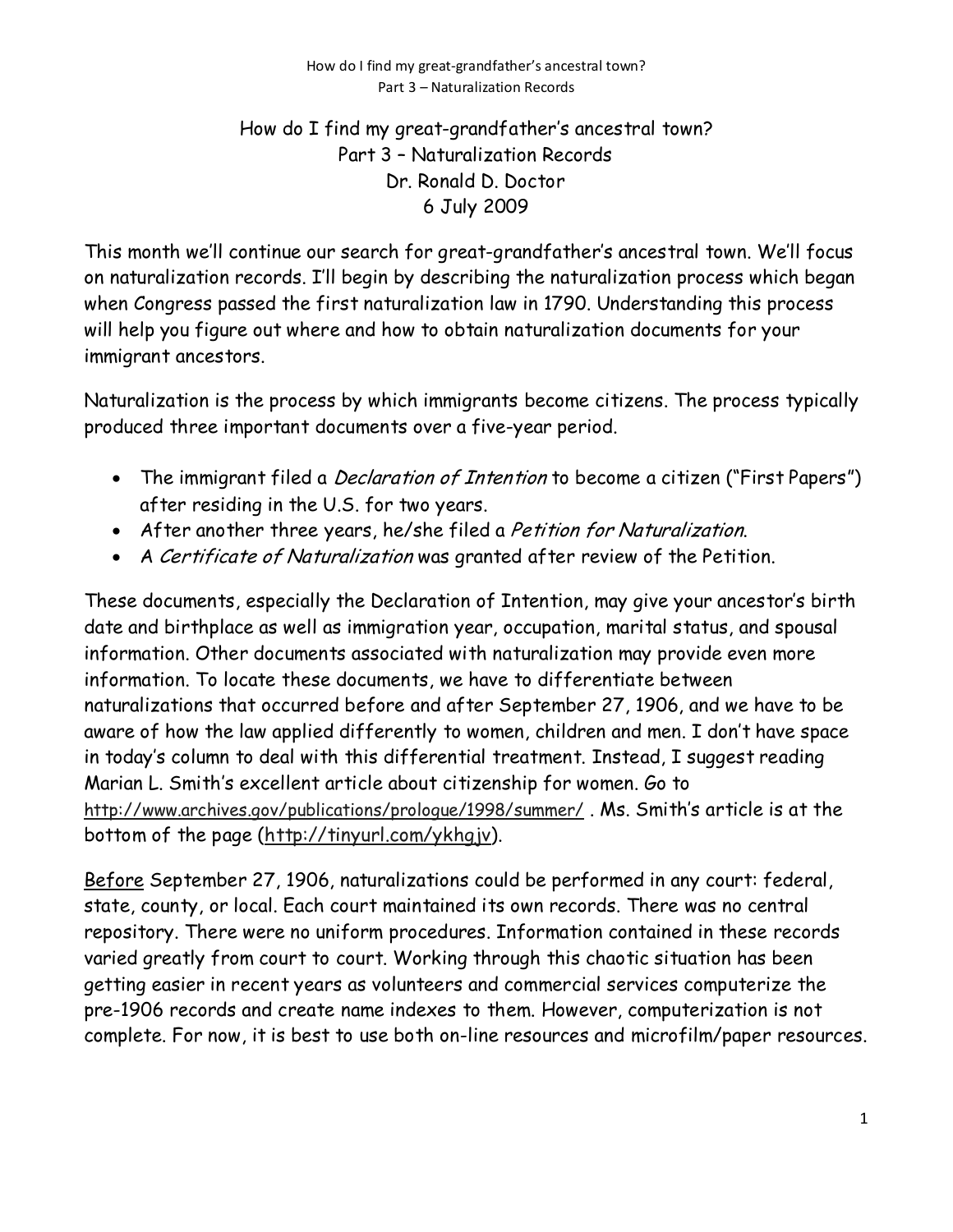After September 27, 1906, the process became more uniform. A new law required all local, state and federal courts to send copies of new naturalization documents to the Immigration and Naturalization Service (INS). For post-1906 naturalizations, you can learn what is available and obtain documents from a single source, the US Citizenship and Immigration Service (USCIS), successor to the INS (https://genealogy.uscis.dhs.gov/). The USCIS offers a two-step fee-for-service process. Begin by requesting an "Index Search" (\$20 fee) to identify file numbers for a deceased immigrant. The search will cover Naturalization files, WW2 Alien Registration Forms, Visa files and more, for various time periods after 1906. The USCIS website has good explanations of the documents they can provide. Be sure to read the descriptive material and to follow instructions. After you receive the file numbers, you can order copies of specific files on-line (\$20 to \$35 per file).

So, how do you find out whether your ancestor was naturalized before or after 1906? The easiest way is to check US Census records. The 1900 through 1930 Censuses give naturalization status. By examining successive Census entries, you can estimate when he/she was naturalized. The 1920 Census tells you the year naturalized. If you still can't tell when naturalization occurred, you will have to search both time periods.

If your ancestor was naturalized before September 27, 1906, your best bet is to start by searching various name indexes on-line. Those of us with ancestors naturalized in the New York City area can search the Jewish Genealogical Society of New York (www.jgsny.org) and the Italian Genealogical Society (www.italiangen.org). Both have name indexes for the courts of each Borough as well as surrounding counties and Trenton, New Jersey. These databases also include indexes for post-1906 naturalizations. Use Steve Morse's website (http://www.stevemorse.org/vital/naturalization.html) to search both websites in one-step and with greater ease. All these index searches are free. After you identify where and when naturalization occurred and the naturalization certificate numbers, you can order the documents from the appropriate court, the US National Archives and Records Administration (NARA), or on LDS microfilm.

Three other on-line name indexes are useful: (1) Joe Beine's "On-line Searchable Naturalization Indexes & Records" links to state and local naturalization indexes (http://home.att.net/~wee-monster/naturalization.html). Access to most is free; (2) Ancestry.com currently claims more than 10 million naturalization index entries and original documents for selected local and federal courts in 28 states (including Oregon) in 16 databases (http://tinyurl.com/qcqwq4); and (3) Footnote.com claims 3.3 million index